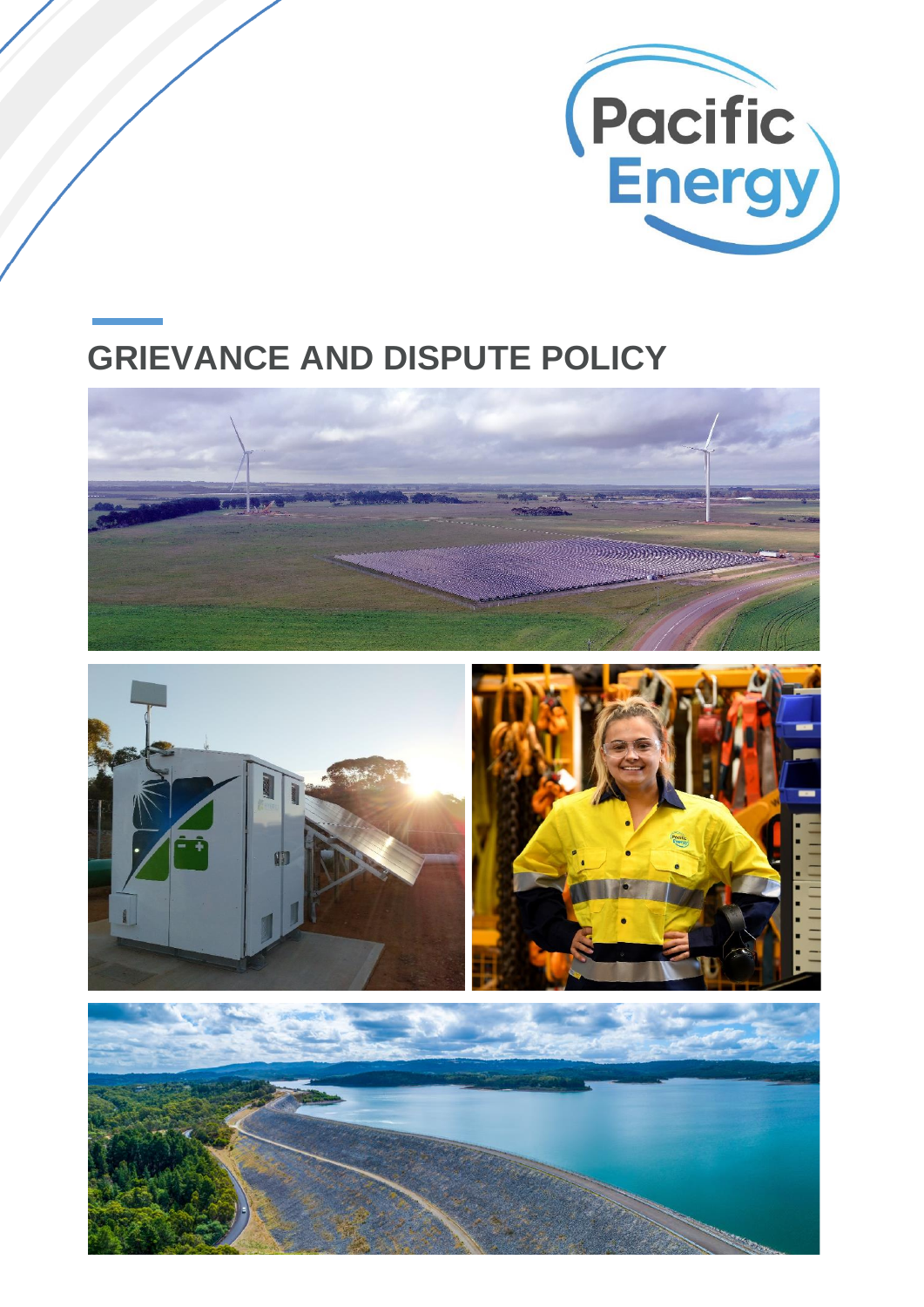# **TABLE OF CONTENTS**

| 1.  |       |  |  |  |
|-----|-------|--|--|--|
|     | 1.1   |  |  |  |
|     | 1.2   |  |  |  |
| 1.3 |       |  |  |  |
|     | 1.4   |  |  |  |
| 2.  |       |  |  |  |
| 3.  |       |  |  |  |
|     | 3.1   |  |  |  |
|     | 3.1.1 |  |  |  |
|     | 3.1.2 |  |  |  |
|     | 3.2   |  |  |  |
|     | 3.2.1 |  |  |  |
|     | 3.2.2 |  |  |  |
|     | 3.2.3 |  |  |  |
| 4.  |       |  |  |  |
|     | 4.1   |  |  |  |
|     | 4.2   |  |  |  |
|     | 4.3   |  |  |  |
|     | 4.4   |  |  |  |
|     | 4.4.1 |  |  |  |
|     | 4.4.2 |  |  |  |
| 5.  |       |  |  |  |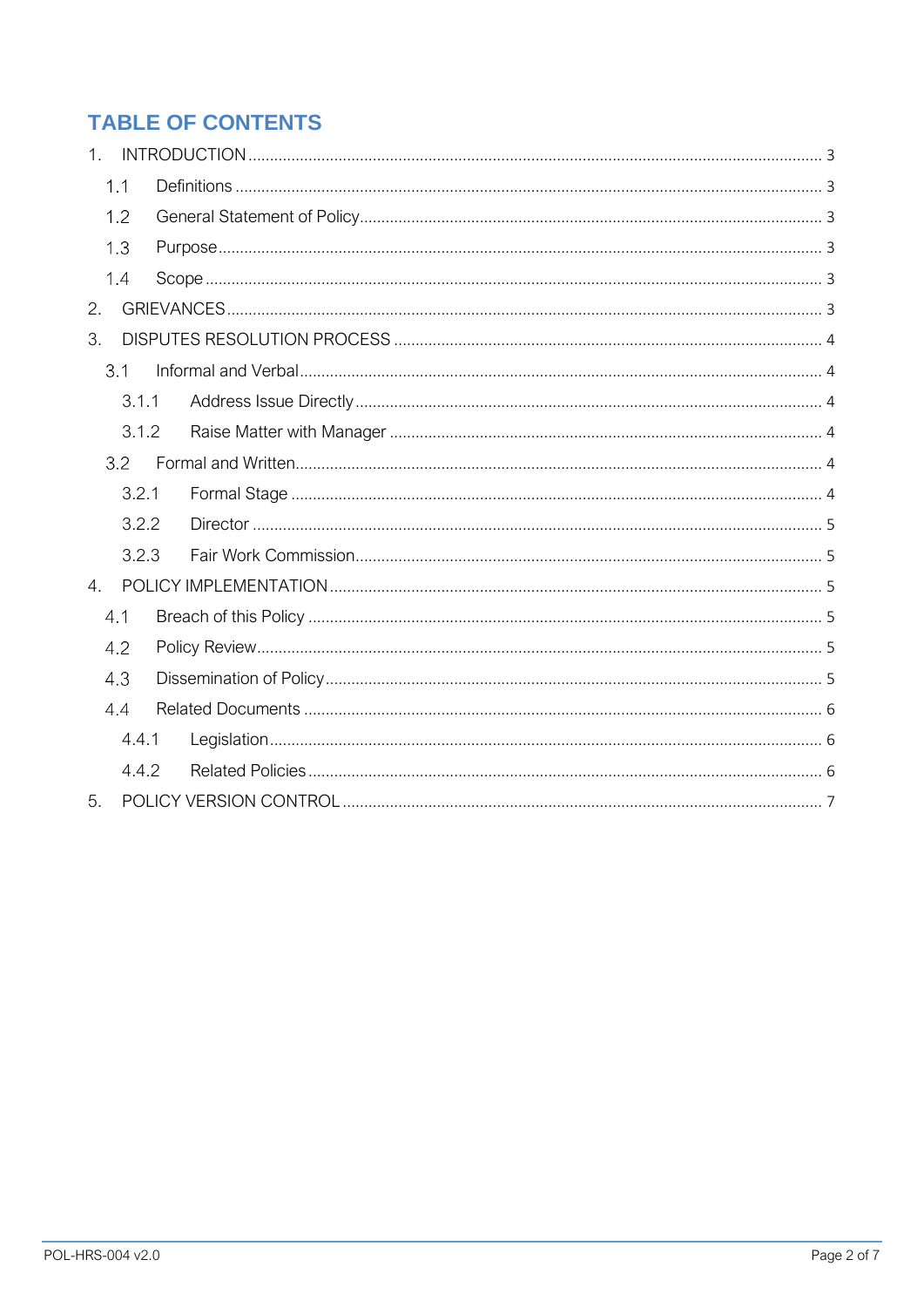# <span id="page-2-0"></span>**1. INTRODUCTION**

#### <span id="page-2-1"></span>**Definitions**

| Employees  | All staff, contractors, consultants and temporary workers of the<br>Pacific Energy group of companies (Group). |
|------------|----------------------------------------------------------------------------------------------------------------|
| Manager    | An individual employee's direct supervisor/manager                                                             |
| <b>CEO</b> | <b>Chief Executive Officer</b>                                                                                 |

#### <span id="page-2-2"></span>**1.2 General Statement of Policy**

Open communication and feedback are regarded as essential elements of a satisfying and productive work environment.

The Group encourages its employees to resolve any issues or concerns that they may have at the earliest opportunity with each other or, failing that, their immediate supervisor.

The preferred process involves employees resolving issues to their satisfaction internally, without feeling they have to refer to external organisations or to authorities for assistance.

#### <span id="page-2-3"></span>**Purpose**

The Group will establish mechanisms to promote fast and efficient resolution of workplace issues.

Employees should feel comfortable discussing issues with their manager in accordance with the procedures outlined below.

All formal avenues for handling of grievances will be fully documented and the employee's wishes will be taken into account in determining the appropriate steps and actions.

No employee will be intimidated or unfairly treated in any respect if they utilise this Policy to resolve an issue.

#### <span id="page-2-4"></span>1.4 Scope

It is the responsibility of the Group employees to comply with this policy.

This policy applies to all Group employees, contractors and visitors.

# <span id="page-2-5"></span>**2. GRIEVANCES**

A workplace grievance or complaint means a problem, concern, issue or incident raised by an employee. Examples may include but are not limited to: interpersonal conflicts between employees, the physical work environment or perceived unfairness in the workplace.

A grievance may be about any act, omission, situation or decision that you think is unfair, discriminatory or unjustified.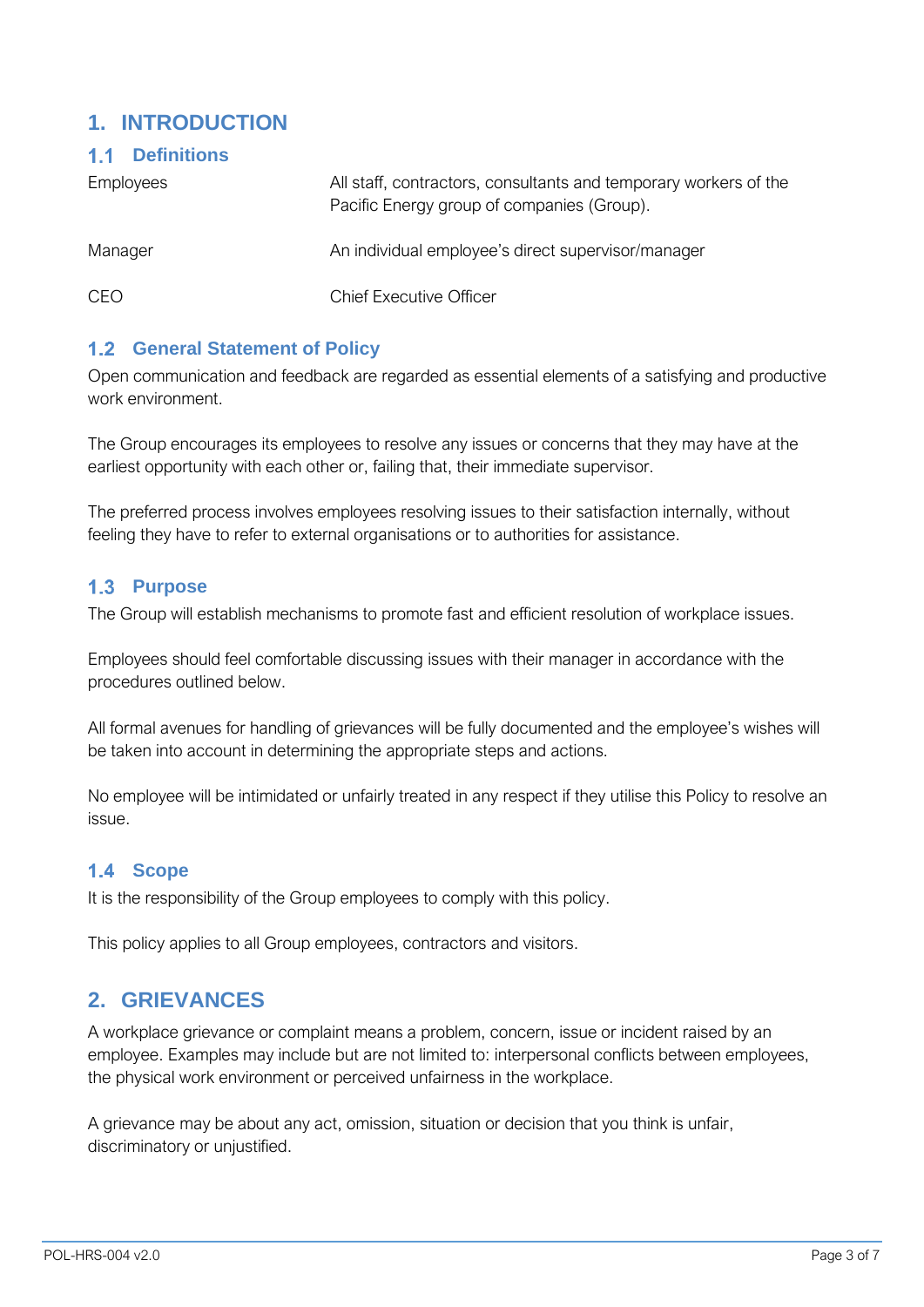Our policies regarding Code of Conduct, Equal Opportunity and Discrimination, Bullying and Harassment outline the types of behaviour that are and are not acceptable within our workplace.

# <span id="page-3-0"></span>**3. DISPUTES RESOLUTION PROCESS**

Employees should use the following processes to resolve their grievances.

### <span id="page-3-1"></span>**Informal and Verbal**

#### <span id="page-3-2"></span>**3.1.1 Address Issue Directly**

When a problem first occurs, the parties involved should make an effort to resolve the issue/s amongst themselves; many problems can be resolved through this consultative process.

This may not be appropriate in some cases, particularly if the complainant feels uncomfortable speaking to this person.

#### <span id="page-3-3"></span>**3.1.2 Raise Matter with Manager**

Employees can settle most grievances informally with their supervisor or manager as many problems can be raised and settled during the course of everyday working relationships. This also allows for problems to be settled quickly, however workers can raise issues with Human Resources if the issue is related to their Supervisor or Manager.

An informal meeting is designed to be an initial attempt to resolve the matter quickly between the member of staff and their manager without embarking on the formal stages. A manager will initially investigate the complaint and determine whether a more formal investigation is required.

Managers should keep a written record of the discussions. If no resolution is achieved from the informal meeting, the employee/s may choose to initiate the formal procedure. Each complaint will be dealt with in a timely and effective manner given all circumstances.

### <span id="page-3-4"></span>**Formal and Written**

#### <span id="page-3-5"></span>**3.2.1 Formal Stage**

If the informal procedure is unable to reach agreement the immediate Manager should discuss the matter with the parties with a view to reaching mutual agreement regarding the issue.

During the process the Manager must maintain written records and other documents relevant to the dispute. Minutes and documentation of all meetings relating to the dispute must be kept and as a minimum, should include the following information:

- − Date, time and place of meeting
- − Names of persons present
- − Summary of issue/s discussed at the meeting
- − Exact details of any resolutions and agreements reached, rejected offers, claims or counter-claims undertaken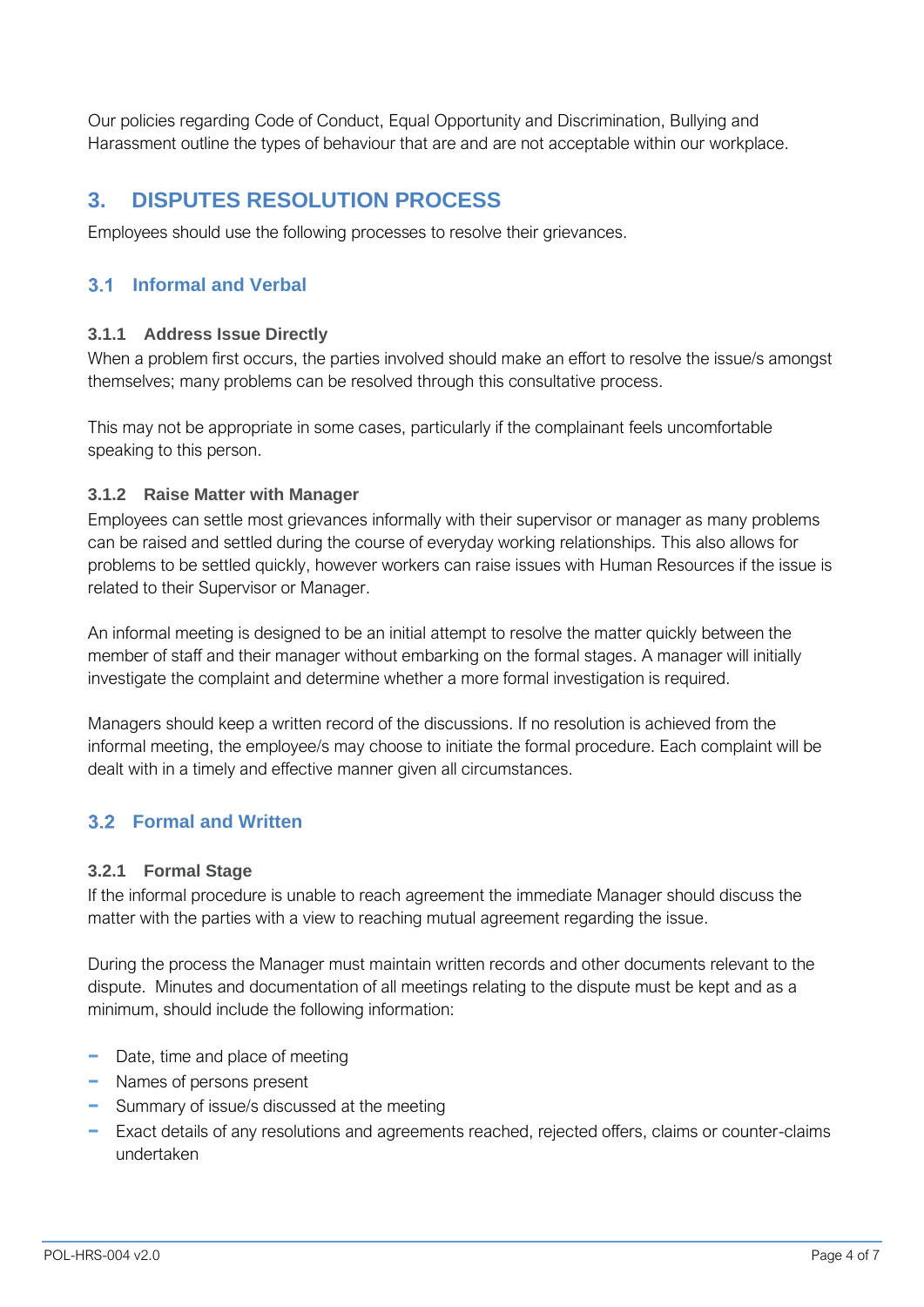Agreements must be signed as read and acknowledged with a copy being provided to all parties.

At any time the employee or the employer is able to appoint, in writing, another person to act on their behalf throughout the process.

#### <span id="page-4-0"></span>**3.2.2 Director**

If the matter is not resolved to their satisfaction at a workplace level, the employee (or their representative) may refer the matter for discussion with the CEO. The outcome of this resolution, from an internal perspective, will be final.

#### <span id="page-4-1"></span>**3.2.3 Fair Work Commission**

Where the grievance remains unresolved following completion of any formal resolution process either party to the grievance process may refer the matter to the Fair Work Commission (FWC).

The decision made by the FWC will be binding on the parties involved in the grievance and will constitute a settlement of the matter.

# <span id="page-4-2"></span>**4. POLICY IMPLEMENTATION**

#### <span id="page-4-3"></span>**Breach of this Policy**

Failure to comply with the principles of this policy could result in appropriate disciplinary actions. Additionally, individuals may be subject to loss of Group access and privileges.

#### <span id="page-4-4"></span>**4.2 Policy Review**

The CEO will monitor the effectiveness and review the implementation of this policy, considering its suitability, adequacy and effectiveness. Any improvements identified will be made as soon as possible.

All employees are responsible for the success of this policy and should ensure they use it to disclose any suspected wrongdoing.

Employees are invited to comment on this policy and suggest ways in which it might be improved. Comments, suggestions and queries should be addressed to the Company Secretary.

This policy will be reviewed annually by 20 December.

#### <span id="page-4-5"></span>**4.3 Dissemination of Policy**

A copy of this policy will be provided to each employee upon commencement of work and a copy placed in a prominent position in all main areas of premises. Additional copies will be made available upon request.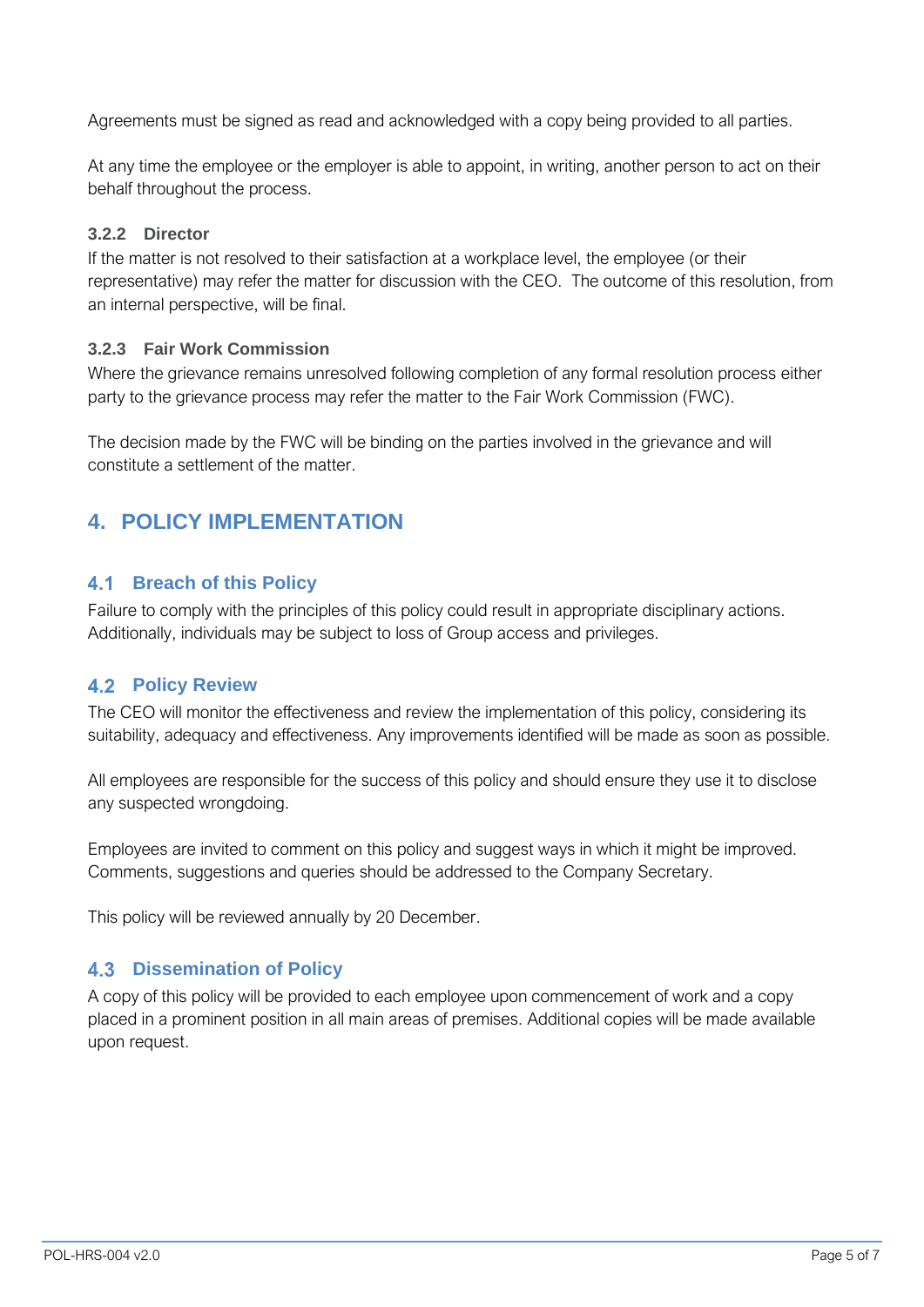#### <span id="page-5-0"></span>**4.4 Related Documents**

#### <span id="page-5-1"></span>**4.4.1 Legislation**

- (i) Age Discrimination Act 2004 (Cth)
- (ii) Australian Human Rights Commission Act 1986 (Cth)
- (iii) Disability Discrimination Act 1992 (Cth)
- (iv) Disability Services Act 1993 (WA)
- (v) Equal Opportunity Act 1984 (WA)
- (vi) Occupational Safety and Health Act 1984 (WA)
- (vii) Racial Discrimination Act 1975 (Cth)
- (viii) Sex Discrimination Act 1984 (Cth)
- (ix) Gender Reassignment Act 2000 (WA)
- (x) Workplace Gender Equality Act 2012 (Cth)
- (xi) Racial Hatred Act 1995 (Cth)
- (xii) Fair Work Act 2009 (Cth)
- (xiii) Privacy Act 1988 (Cth)

#### <span id="page-5-2"></span>**4.4.2 Related Policies**

- (i) Code of Conduct Policy
- (ii) Discrimination, Harassment and Bullying Policy
- (iii) Diversity and Equal Opportunity Policy

Jamie Cullen Group CEO

7 October 2020